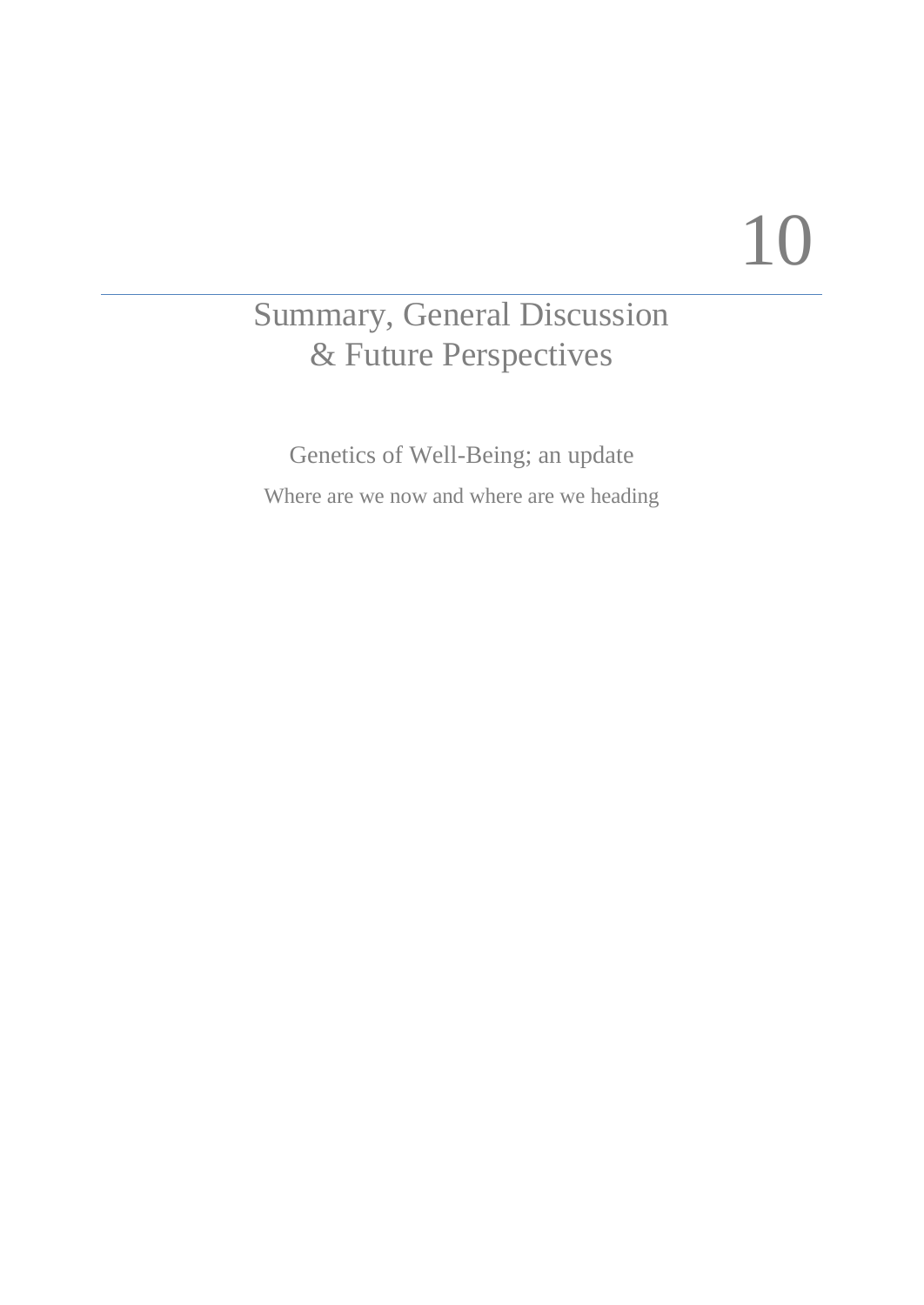# **Introduction**

Considering the beginning of my PhD trajectory in 2014, and as described in **chapter 1**, there has been major progress in the field of (molecular) genetics and complex traits like wellbeing. Up until 2014, most studies investigating the molecular genetics of well-being used either linkage or candidate gene analyses. As pointed out in **chapter 1**, linkage analysis is a powerful approach to detect genetic variants with large effect but has more difficulties detecting genetic variants with small effects. The candidate gene approach, on the other hand, theoretically has enough power to detect genetic variants with small effect. It requires, however, a sound theoretical mechanism with functional candidate genes a priori, knowledge that is still limited despite our increasing understanding of biological processes of complex traits. For these reasons, results based on these methods have shown to be extremely difficult to replicate<sup>1</sup> and the valid question arose whether it would be possible at all to identify genetic variants explaining phenotypic variance in well-being.

Since then, though, game-changing progress in the field of molecular/statistical genetics and bioinformatics has been made, resulting in the GWAS Era. One of the first promising signs indicating that it might become possible to detect genetic variants associated with well-being arose from results of a Genome-wide Complex Trait Analysis  $(GCTA)^2$ . Rather than testing the association of a particular SNP with well-being, GCTA estimates how much of the variance in a trait can be accounted for by the genetic variance based on common SNPs, resulting in a heritability estimate based on molecular genetic data. Using GCTA in a sample of ~11,500 unrelated individuals, it was estimated that about 5-10% the variance in well-being could be explained by common SNPs<sup>3</sup>. Therefore, in **chapter 1**, we hypothesized that future genome-wide large-scale efforts to search for SNPs associated with well-being might have the potential to become successful.

However, in order to make it an success, it became obvious that sample size was the key issue. For instance, the first genetic variant robustly associated with schizophrenia was identified in 2009 using a sample of  $\sim 3,300$  cases and  $\sim 3,500$  controls<sup>4</sup>. In 2014, using a sample of  $\approx 35,000$  cases and 110,000 controls, 108 genetic variants were associated with schizophrenia<sup>5</sup>. Like Schizophrenia, well-being is a polygenic trait, i.e. each individual will carry multiple alleles that increase his or her level of well-being, and multiple alleles that will decrease his or her level of well-being. Therefore, each individual variant will typically explain only a very small proportion of the variance in well-being. In addition, because of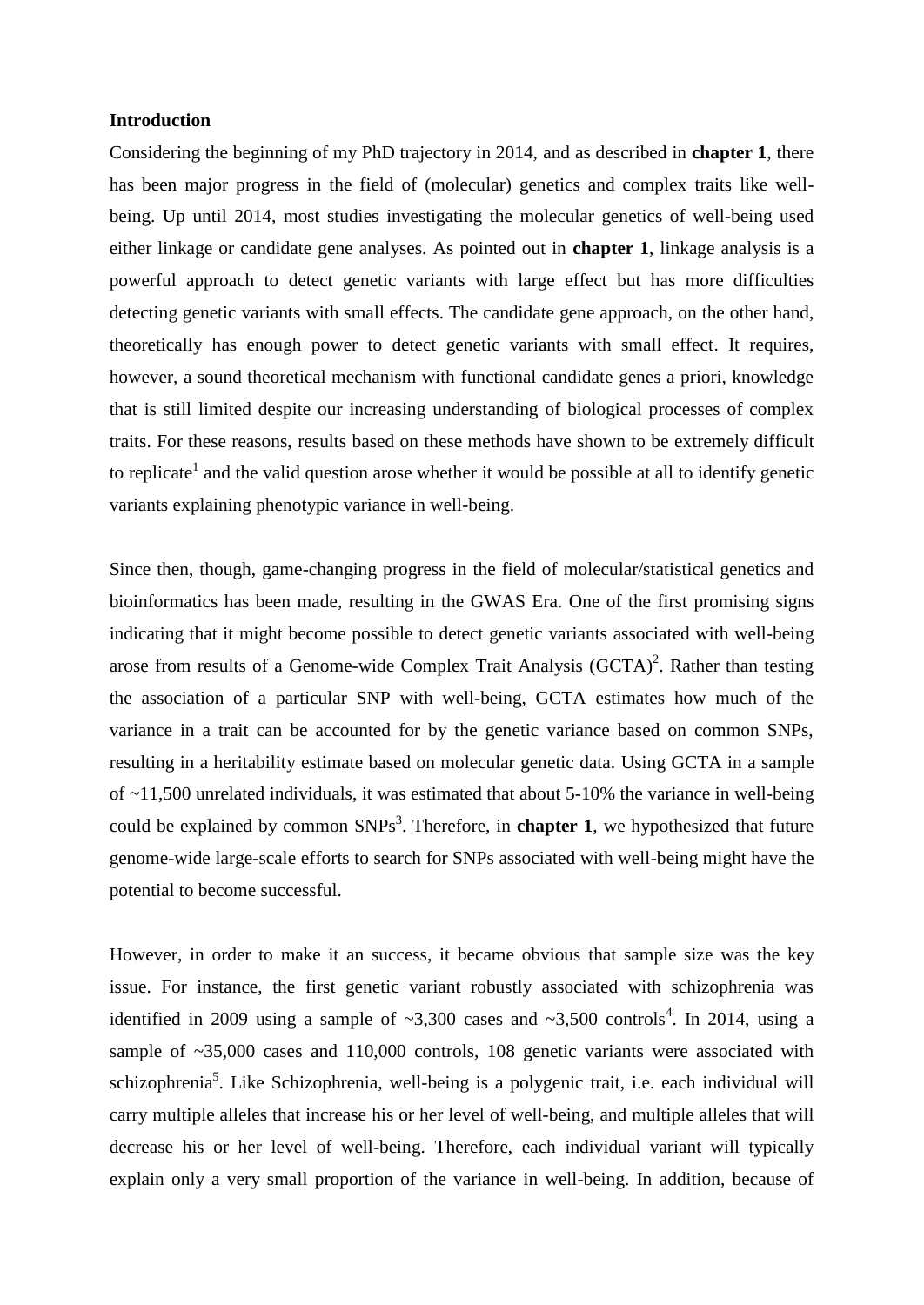many potentially different combinations of these risk alleles, it is likely that each individual carries a unique set of alleles. To detect these genetic variants with small effects, large sample sizes are required. Furthermore, it has been shown that the distribution of a phenotype in the population has an effect on the power to identify SNPs associated with it<sup>6</sup>. Higher levels of well-being are more prevalent in the population than psychiatric disorders. As a consequence, the sample size to detect SNPs robustly associated with well-being should be even larger than the sample size to detect genetic variants for psychiatric disorders.

## **Genome-Wide Association Studies**

Using this information as *a priori* knowledge, we, together with the Social Science Genetic Association consortium (SSGAC; https://www.thessgac.org/) collected genetic and phenotypic data from 59 cohorts with a combined sample size of 298,420 individuals. **Chapter 3** describes this large-scale GWAS meta-analysis of well-being that led to the identification of the first three independent genetic variants associated with trait variation in well-being. Supplementing this analysis, we performed a GWAS meta-analysis of depressive symptoms ( $N = 180,866$ ) and neuroticism ( $N = 170,910$ ) and identified the first two genomewide significant variants for depressive symptoms and eleven genome-wide significant variants for neuroticism. Additionally, the concordance of the allelic effect between the three traits was assessed, using a recently developed software tool called *Linkage Disequilibrium*  Score Regression (LDSC)<sup>7,8</sup>. Within this approach, an "LD score" is computed for each SNP, taking the sum of correlation between that SNP and all neighboring SNPs. Under a polygenic model, these LD scores are expected to show a linear relationship with the GWAS test statistics of the corresponding SNPs, where the slope is proportional to the SNP heritability. Using LDSC, in **chapter 3,** we report a high genetic correlation between well-being, depressive symptoms, and neuroticism ( $|r<sub>g</sub>| > .75$ ), which corresponded to the genetic correlations derived in **chapter 2** using a large twin design. These high genetic correlations indicate common underlying biology between the three traits.

#### **Multivariate Genome-wide association meta-analysis**

Recognizing this large overlap, together with the knowledge that increasing samples sizes are required to detect genetic variants with small effects, we introduced two multivariate genomewide association meta-analysis methods in **chapter 4**. Both methods enable analyzing clusters of correlated traits while handling bias resulting from inevitable sample overlap. Method 1, N-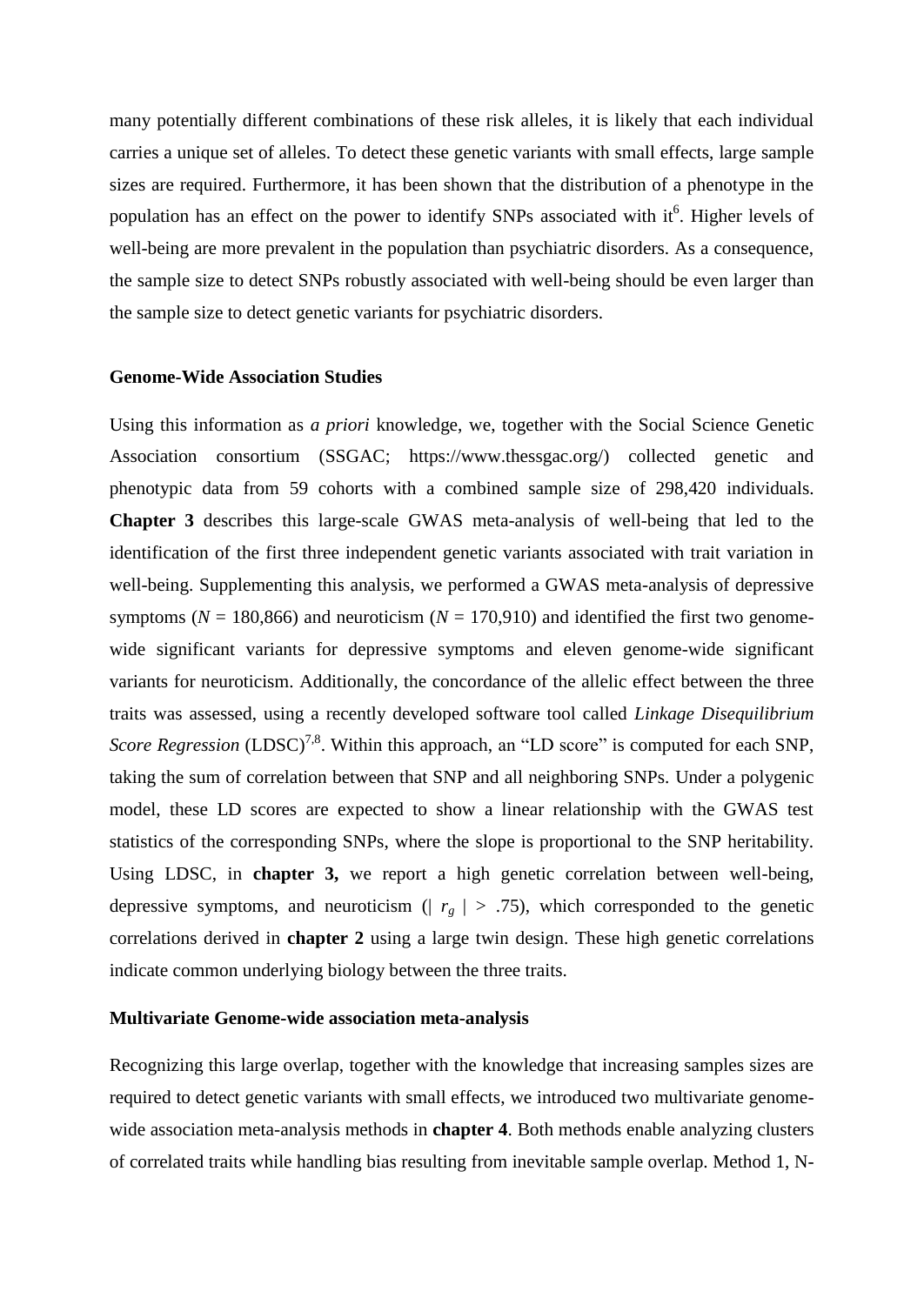weighted multivariate genome-wide association meta-analysis (N-GWAMA), assumes a single underlying construct with a *unitary* effect of the SNP on all included traits. Method 2, model averaging GWAMA (MA-GWAMA), relaxes this assumption and allows different effects on the various traits. We applied both methods on measures of life satisfaction, positive affect, neuroticism, and depressive symptoms, which we referred to as the *well-being spectrum* ( $N_{obs} = 2,370,390$ ). Collectively, we found 319 genome-wide significant genetic variants associated with this spectrum.

Thus, in just over 2 years, the field of genetics and well-being progressed from the first three genetic associated with well-being to 319 genome-wide significant genetic variants. This spectacular increase in significant associations is representative of the enormous progress in the field of complex traits genetics in the last couple of years, reflected in findings for phenotypes such as educational attainment<sup>9,10</sup> and neuroticsm<sup>11,12</sup>. A significant player in the field of this progress is the UK Biobank [\(http://www.ukbiobank.ac.uk/\)](http://www.ukbiobank.ac.uk/), with the release of genome-wide genetic data on ~500,000 individuals in the summer of  $2017^{13}$ . The UK Biobank is a prospective study designed to be a resource for research into the causes of disease in middle and old age. Participants were recruited between 2006 and 2010 and completed a broad range of questionnaires. By meta-analyzing (smaller) cohort-data together with data derived from the UK Biobank, many studies, including ours described in **chapter 3, 4, 6, 8, and 9,** were able to increase the statistical power to find genetic variants associated with a specific trait of interest.

# **Phenotypic Heterogeneity**

Although combining smaller cohort-data together with UK biobank has been proven successful, there is a downside to combining multiple measures of a trait (e.g. well-being). When combining multiple measures, there is always a dilemma; on the one hand including a cohort in the meta-analysis will increase the sample-size and consequently the power to find genetic variants of interest; on the other hand, including that specific cohort may bias the GWAS results, since combining different measures introduces phenotypic heterogeneity. In the studies described in **chapter 3** and **4**, we included multiple measures of positive affect as well as life satisfaction, neuroticism, and depressive symptoms leading to more noise in the GWAs analysis. To quantify the effects of this kind of phenotypic heterogeneity, **chapter 3** describes a "quantity-quality tradeoff" analysis that shows that in a *realistic* GWAS metaanalysis scenario with high genetic correlations ( $r_g > 0.6$ ) between two measures of well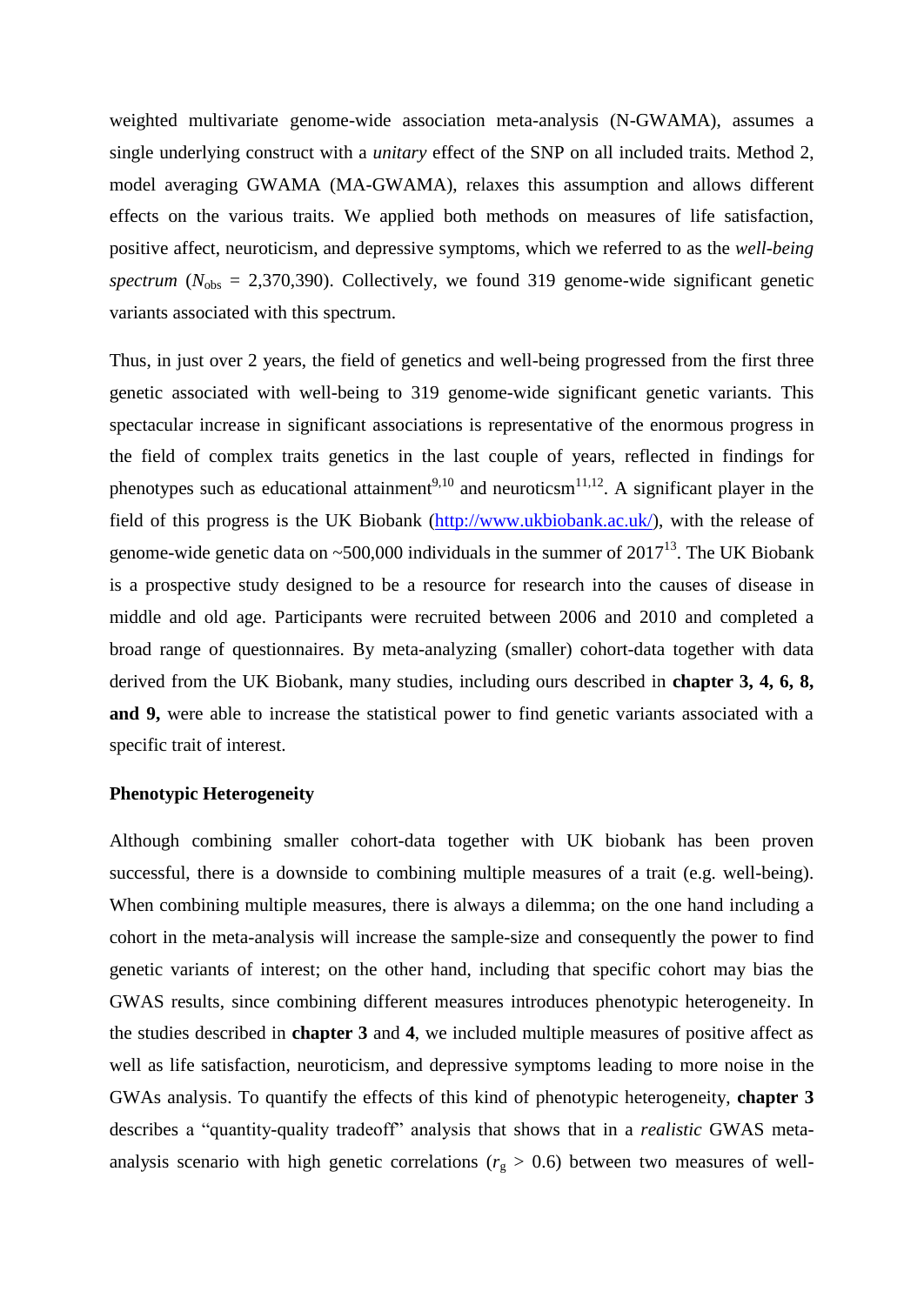being, the inclusion of a second cohort will reduce the measurement error in most cases. Therefore, based on the analysis of the costs and benefits of pooling heterogeneous measures, it can be concluded that pooling genetically associated traits increases the statistical power to detect genetic variants.

Mixing different measures, though, will result in a drop of the SNP heritability  $(h^2_{SNP})$ , as the included measures are partly influenced by different genetic factors. This is indeed what we observed in chapter **3**, **4**, and **8.** In **chapter 8**, we performed a GWAS of a homogenous measure of hedonic well-being resulting in a  $h^2_{SNP}$  of  $\sim 6.2\%$ . This percentage dropped to four percent in the GWAS comprised of multiple well-being measures as described in **chapter 3**. Moreover, in **chapter 4,** where we performed a multivariate GWAMA including measures of well-being, neuroticism, and depressive symptoms, SNP heritability dropped to 2.1%. On the other hand, if we consider the GCTA  $h^2_{SNP}$  estimates of 5-10% for single-item well-being measures as an upper bound<sup>3</sup>, then we approached it pretty closely with our GWAS using a homogenous measure of well-being  $(h^2_{SNP}$  of ~6.2%). Additionally, Rietveld et al.<sup>3</sup> state that 12-18% of the  $h^2_{SNP}$  could be captured after correcting for measurement error. Therefore, a promising but challenging way to go forward is to re-measure well-being using similar questionnaires and perform a GWAS on the unified measures.

# **Biological Analyses**

To shed some light on the possible biological mechanisms underlying our findings we performed several bioinformatics analyses. Previous work has demonstrated that some functional categories of the genome contribute disproportionally to the heritability of complex behavior<sup>2,14,15</sup>. Build on this observation Finucane et al.<sup>16</sup> developed stratified LD Score Regression (SLDSC), which requires only GWAS summary data together with LD information from an external reference panel matching the population structure of the GWAS. Doing so, SLDSC can distinguish between  $h^2$ <sub>SNP</sub> explained by different functional categories of the genome, for instance in the central nervous system (CNS), while accounting for influence of the remaining functional categories (e.g. blood, bone, and muscle tissues). Using SLDSC, in **chapter 3** we report significant enrichment in the CNS for well-being, depression, and neuroticism, which we confirm in **chapter 4** for the well-being spectrum. **In chapter 4,** we expanded these analyses by leveraging the genome-wide results, LDSC, and an atlas of brain gene expression. Doing so, we were able to pinpoint brain regions where genes that are significantly associated with well-being are significantly enriched in their effects. We report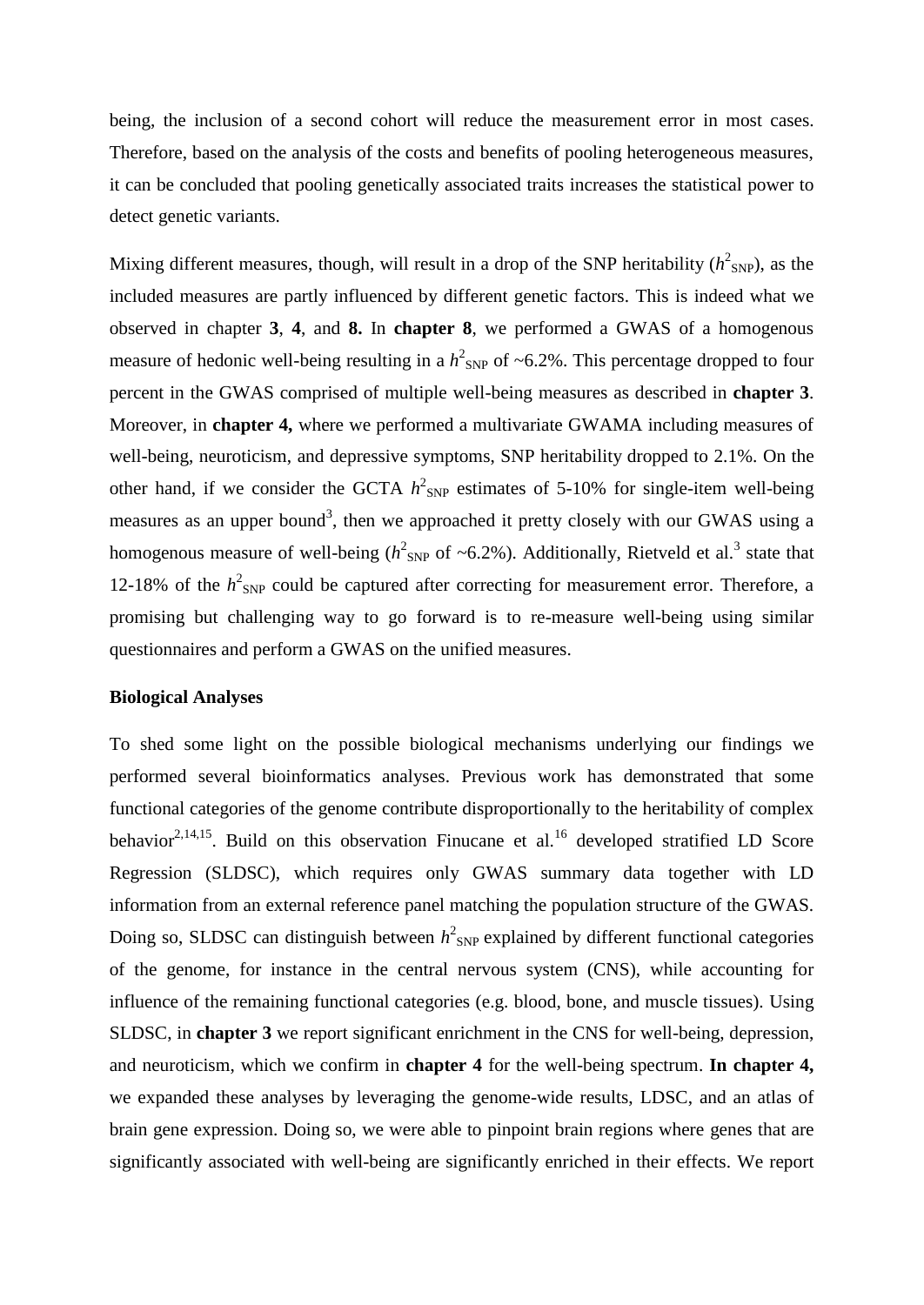evidence for enrichment of genes differentially expressed in the Ventral Tegmental Area (VTA), as well as in the subiculum (part of the hippocampal formation). Furthermore, we report significant enrichment of glutamatergic neurons in the CA1 and CA3 of the hippocampus and in the prefrontal cortex as well as enrichment of GABAergic interneurons. However, as we only had specific cell types for specific regions (hippocampus and prefrontal cortex), there are some interpretational limitations. Gene expression is known to vary systematically between cell-types within the brain<sup>17</sup> (e.g neurons, microglia, astrocytes) and developmental phases<sup>18</sup> (prenatally, childhood, adulthood and old age). Although we find specific cell type enrichment for well-being, it stands to reason that the same cell type specific enrichment in other regions might exist, which we now missed. This limitation needs to be addressed in future well-being research. However, capitalizing on ongoing efforts to categorize gene expression across the human brain at increased (single cell) resolution, this will be a promising future approach to understand biological processes underlying phenotypic variation of well-being.

# **Epigenome-Wide Association Studies**

Besides genetic influences, environmental factors play an important role in explaining variance in well-being, as evidenced by multiple twin-family studies and described in **chapter 2**. Additionally, epigenetic regulation of gene expression by mechanisms such as DNA methylation may mediate the interplay between the genetic make-up of individuals and their exposure to the environment<sup>19,20</sup>. In humans and animals, various early life exposures can induce stable long-term changes in DNA methylation<sup> $21-23$ </sup>. Examples include early postnatal maternal behavior<sup>23</sup>, childhood abuse  $^{22}$ , and prenatal maternal nutrition<sup>21</sup>. Later life exposures also induce changes to the methylome, for example exposure to cigarette smoke<sup>24,25</sup>.

Recently, using epigenome-wide association studies (EWAS), changes in DNA methylation have been implicated in various complex traits such as obesity<sup>26</sup>, type 2 diabetes<sup>27,28,29</sup>, and educational attainment<sup>30,31</sup>. In **chapter 5**, we performed the first EWAS on well-being in a population-based sample ( $N = 2519$ ) of adults from the Netherlands Twin Register (NTR)<sup>32</sup>. We identified two genome-wide significant methylation probes after correction for multiple testing (Bonferroni correction). Moreover, gene ontology (GO) analyses highlighted enrichment of several CNS categories among higher-ranking methylation probes. However, replication of these results is warranted in larger samples as (1) we are aware that potential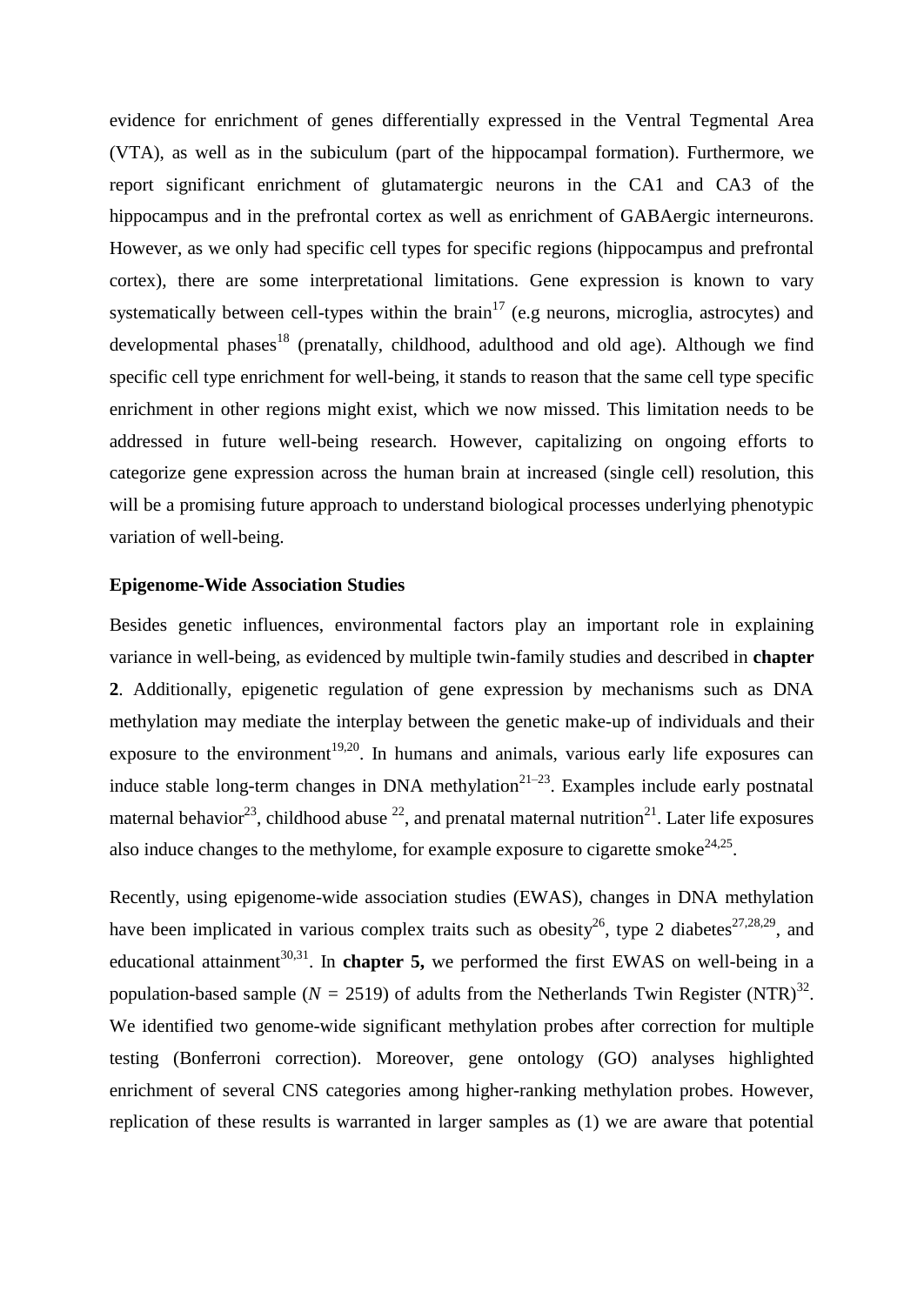unmeasured confounders could have an effect on our results, and (2) we are uncertain of the direction of causation of the association between well-being and CpG methylation.

The foremost interpretational difficulty in EWAS is the uncertainty about cause and effect, e.g. does methylation causally influence complex trait outcomes, is the causal effect reverse, or does a third trait influence both methylation levels and traits? For instance, a recent study found that differential methylation is the consequence of inter-individual variation in blood lipid levels and not vice versa<sup>33</sup>. A second important consideration for EWAS is the assessment of methylation in trait relevant tissue. Empirical results suggest that easily accessible tissues, such as whole blood, cannot be used to address questions about interindividual epigenomic variation in inaccessible tissues, such as the brain  $34,35$ .

To examine these interpretational issues, we performed an EWAS meta-analysis of well-being controlled for two well-known confounders of epigenetic associations, smoking and BMI, in **chapter 6** (*N* = ~8,600). To guard against unmeasured confounding and to infer a direction of effect we performed summary-based Mendelian Randomization (SMR). In SMR, SNP effects on *cis*-methylation (*cis*-mQTLs), and a large GWAS of well-being were combined to infer the (causal) effect of CpG methylation on well-being. To assess concordance between blood and brain tissue, we performed SMR leveraging *cis*-mQTLs present in both blood and brain tissues and compared results between tissues, and between SMR and EWAS. Doing so, we found a high consistency of direction of effect  $(r > .9)$  between SMR results, where the mQTL was discovered in two whole blood datasets, as well as high consistency between whole blood and fetal brain datasets  $(r = .72)$ . However, when comparing the direction of effect between our EWAS and SMR results, no notable correlations were observed. These results indicate that, if the aim is to increase our understanding of the functional consequences of epigenetic changes on wellbeing, SMR may be preferred over EWAS in whole blood. If, however, the aim is to identify ways in which well-being is itself a driver of environmental influences on differences in DNA methylation, possibly effecting gene-expression, a sufficiently powered EWAS study will provide valuable information. The concurrent use of Mendelian Randomization and epigenome-wide association analysis proved to be a potent combination to further our understanding of the relation between well-being and CpG methylation.

# **Well-being framework**

It is well known that several mental health issues, such as anxiety, depression, neuroticism, and loneliness share a common genetic liability<sup>36–38</sup>. This common genetic liability offers an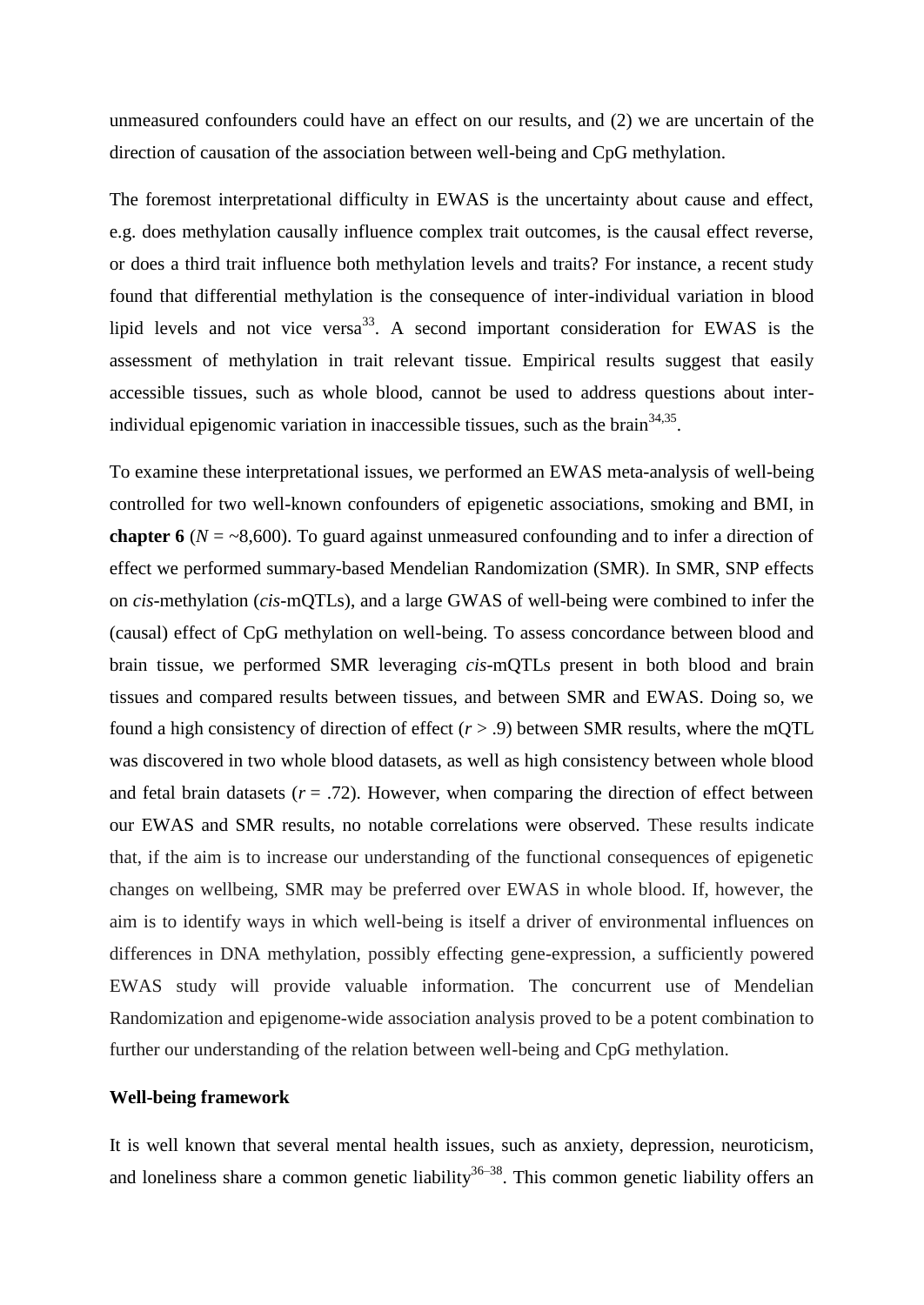explanation as to why many disorders are comorbid or present highly similar behaviors. While there have been detailed investigations of the genetic similarity and comorbidity of mental disorders, there is much less information about the genetic similarity of mental health traits such as happiness, satisfaction with life, personality, self-rated health, and flourishing. The multivariate approach in **chapter 4**, focused on the overlap within a mental health spectrum, and leveraged the genetic overlap between well-being, neuroticism, and depressive symptoms to identify genetic variant for this 3-phenotype well-being spectrum (3-WBS). Studies on traits that could additionally be considered as part of a well-being spectrum are important given the large collection of studies pointing towards the emotional, cognitive, and interpretational benefits of high levels of well-being beyond the absence of mental disorders $39-41$ . In the literature, several other traits, such as loneliness, self-rated health, and personality have been found to be strongly associated with well-being. Therefore, the aim of **chapter 9** was to investigate the genetic overlap between well-being and these proposed traits. Using polygenic scoring and genetic correlations, we report that the 3-WBS is strongly genetically associated with loneliness and self-rated health. These findings suggest that these traits are interesting candidates to be included in the well-being spectrum and may increase our understanding of the causes and links between well-being and several mental and behavioral traits.

# **Conceptualization the well-being framework**

So far, we have identified multiple genetic variants associated with well-being (**chapter 3** and **4**) and showed that well-being is related to a broad range of mental –and behavioral traits (**chapter 2**, **3**, **4**, and **9**). These studies have in common that they all use measures of life satisfaction and positive affect, which are often referred to as subjective well-being (SWB) measures. However, from a theoretical perspective, two types of well-being can predominantly be distinguished: subjective well-being (SWB) and psychological well-being (PWB), shaped by the philosophical constructs hedonism and eudaimonism, respectively. Ancient hedonism is centered around pleasure, or how good a person feels about his or her life<sup>42</sup>. From this perspective, well-being consists in the balance of pleasure over pain, that is: how to maximize pleasure and minimize pain (Aristippus (c.  $435 - c$ . 356 BCE)). In contrast, eudaimonism, is more about virtue (defined as knowledge about how to live well) and human capacities. Although in contemporary sciences the terms hedonism and eudaimonism have gradually shifted to SWB and PWB, there is still an ongoing debate how these concepts relate to each other  $42,44-48$ . Therefore, to examine the complex framework of well-being, we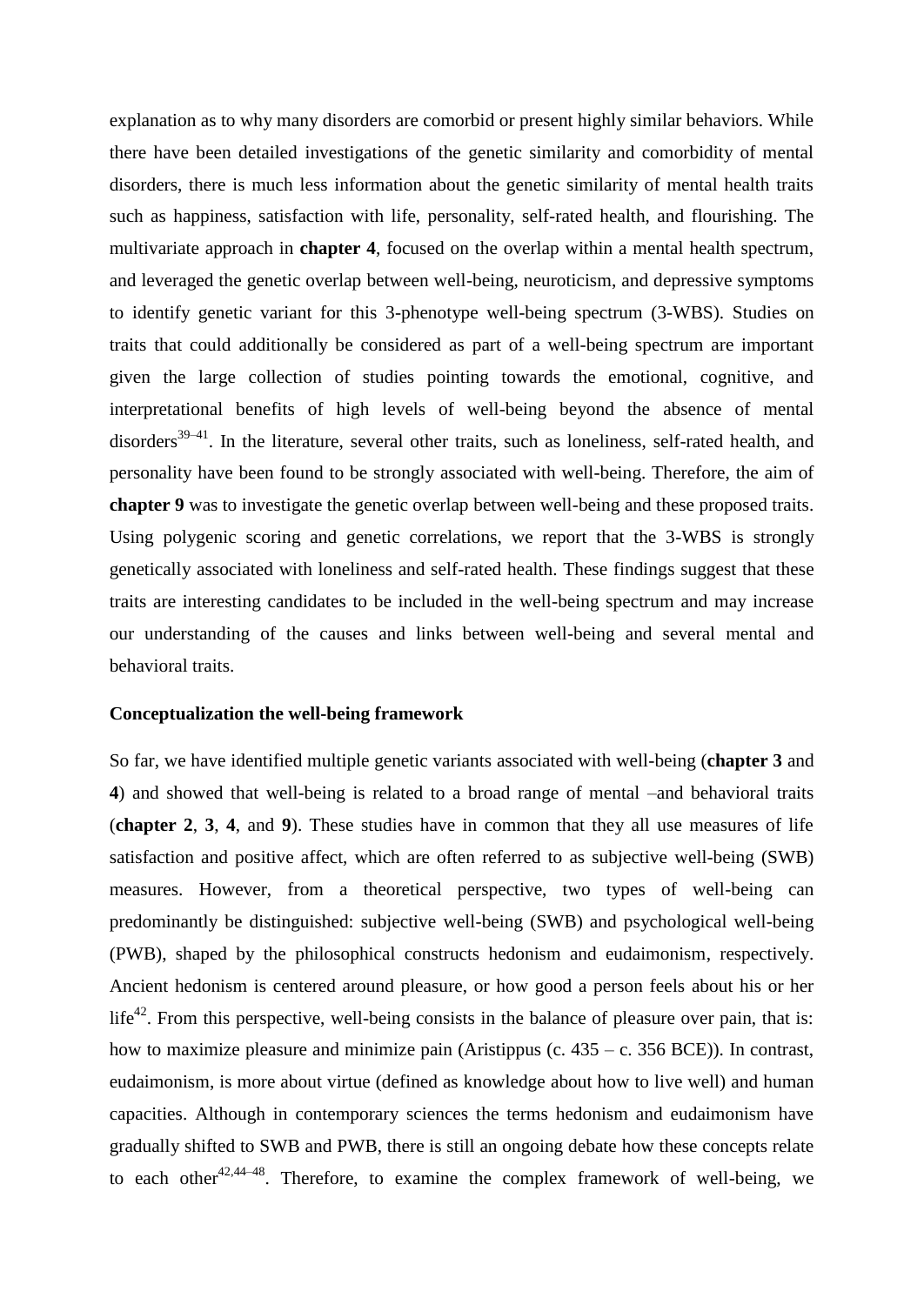performed a literature study aiming at analyzing the current view on the relation between SWB and PWB (**chapter 7**). We found that the main consensus is that SWB and PWB are related constructs that are likely domains of a general factor well-being. However, while the constructs are related, they are not interchangeable and can be distinguished both conceptually and biologically. Based on these findings we provide some general recommendations for follow-up research.

(1) *Re-define the well-being framework*. We propose that an empirical well-being framework should be developed considering the actual empirical data rather than the ideas that inspired the research<sup>50</sup>. In the context of the social and behavioral sciences, the well-being framework might be best described as one hierarchical construct including both SWB and PWB constructs. This means that hedonism and eudaimonism are not to be defined as two clearly separated streams, but as related underlying domains of the same construct

(2) *Be detailed.* It is often taken for granted that when we are using the same words, we mean the same things. As it turns out, at least in the field of well-being, we should be more cautious about this assumption. For example, SWB can be referred to as "happiness", "hedonism", "subjective happiness", "emotional well-being" and "affective well-being". This inconsistency might lead to interpretational issues of study results. To overcome this, the most feasible solution would be for researchers to be detailed about the constructs they aim to be measuring and about the scope of their study. This means that researchers should: 1) be consistent in their use of terminology; 2) give detailed descriptions of their most basic terms and constructs, and; 3) keep in mind that the results of their study might not cover well-being in its entirety.

To add weight into the discussion to what extent hedonic –and eudaimonic well-being relate to each other, we had to wait for the availability of a sufficient powered molecular-genetic dataset with measures of eudaimonic well-being (**Chapter 8**). With the release of the UK Biobank data, we were able to conduct a GWAS, where the question: "*To what extent do you feel your life to be meaningful*" served a proxy-phenotype for eudaimonic well-being in ~110,000 participants. Paired to this analysis, we conducted a GWAS where the question: "*In general how happy are you*" served as a proxy phenotype for hedonic well-being. We identified the first two genetic variants associated with eudaimonic well-being as well as six genetic variants for hedonic well-being. Moreover, the genetic correlation between both measures was, as expected, large  $(r<sub>g</sub> = 0.78)$ , suggesting a large shared genetic etiology.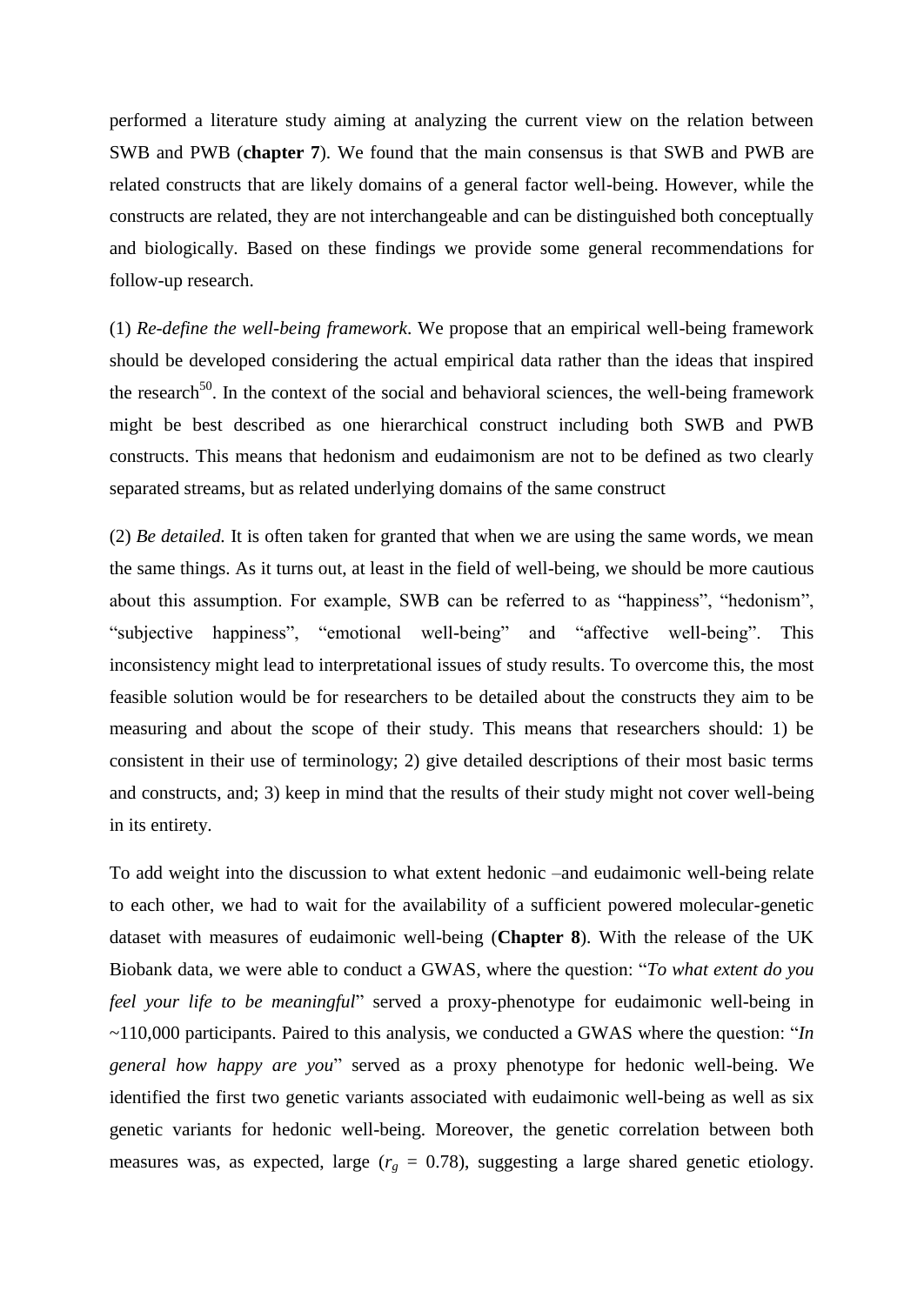Further evidence for a shared genetic architecture between both measures is provided by the similar patterns of genetic correlations with other traits (e.g. depressive symptoms, personality, and loneliness). These results complement our results found in the literature review (**chapter 7**) and indicate that both constructs can be seen as two related underlying domains of the same construct.

# **Future perspectives**

Enormous progress has been made in the field of human genetics the last four years, with a tsunami of genetic associations with numerous traits identified as a consequence. In line with this progress, we reported the first 3 genetic variants associated with well-being in 2016, while two years later, this number increased to 319 genetic variants (**chapter 3** and **4).** Similar progress has been made for other phenotypes, like depression<sup>51</sup>, education attainment<sup>10</sup>, neuroticism<sup>12</sup> and human intelligence<sup>52</sup>. These studies are staggering proof that the field of complex traits genetics has become increasingly successful in the last couple of years. With this progress, new questions arise. Valid questions, like how we should interpret these results and what the next steps are to take. Of course, there are no conclusive answers to these questions yet, but for (genetic)-research involving well-being, the following opportunities are worth exploring.

## *From association to causation*

The high genetic correlation between different measures of well-being, as well as between well-being and other complex traits, such as neuroticism, depressive symptoms, and self-rated health, can be a product of a causal relationship between the traits, a third factor that influences the traits or a combination of both mechanisms. Although progress is being made in detecting causal relationships between correlated traits using Mendelian Randomization (MR), presence of horizontal pleiotropy can bias results. Horizontal pleiotropy occurs when the variant has an effect on the outcome outside of its effect on the exposure in MR. The presence of horizontal pleiotropy has been demonstrated by a recent study that developed a software tool called MR-PRESSO, showing that horizontal pleiotropy was detectable in over 48% of significant causal relationships reported in MR-analyses<sup>53</sup>. A solution to overcome biased results in MR analyses is to include very strong instrumental variables. Given that the genome-wide significant SNPs associated with well-being explain typically little of the phenotypic variance  $(0.01\%)$ , it will be difficult, to construct strong instrumental variables for well-being. There is, however, reason for optimism. Many methods that are better able to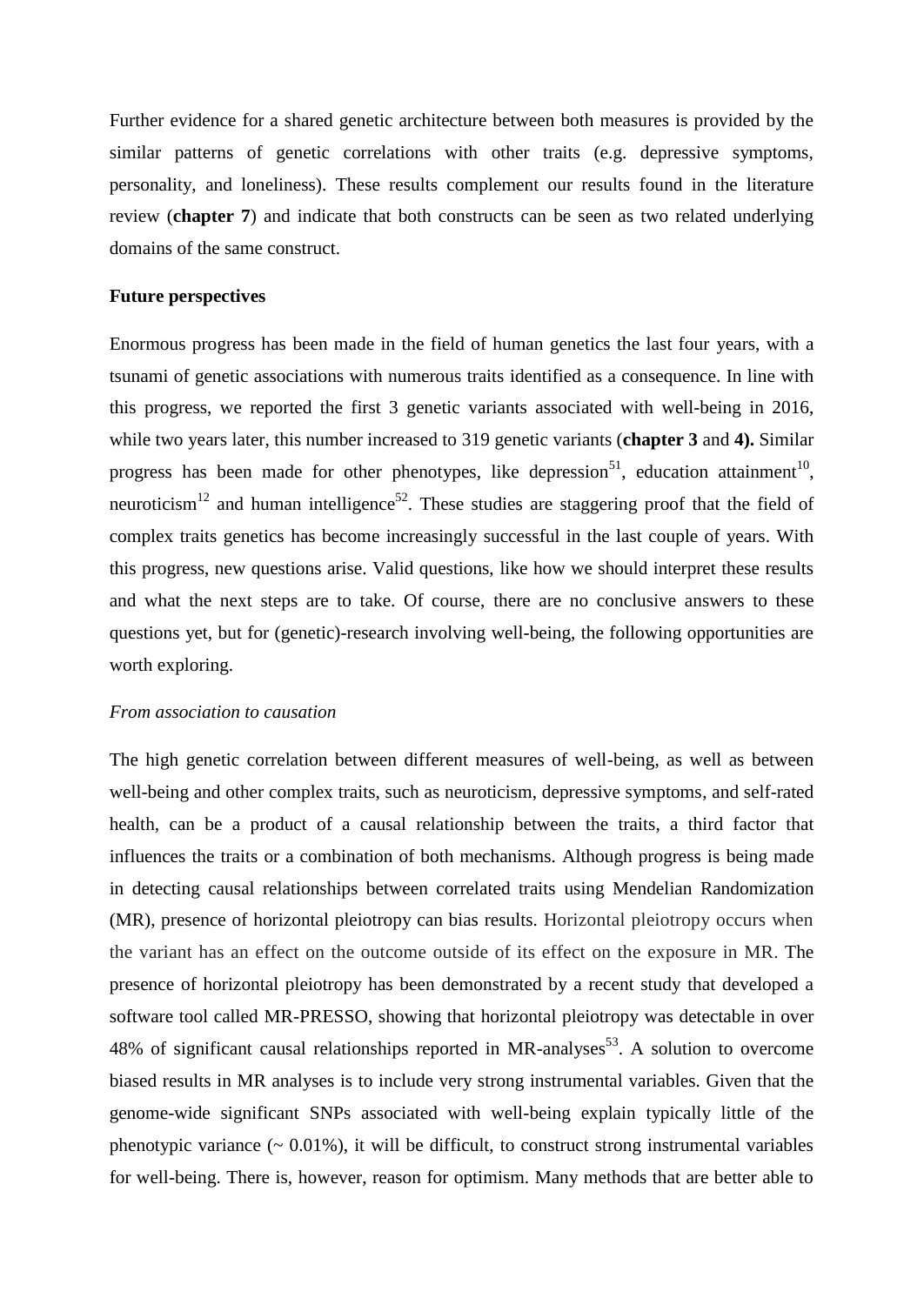cope with pleiotropy have been proposed recently, such as the genetic instrumental variable (GIV) regression<sup>54</sup> and two-sample MR (2S-MR)<sup>55–57</sup>. In addition to these MR methods for inferring causal relationships between two traits, one could ask how much of the relationship is mediated by a third factor. Given the high correlations between well-being and numerous traits (see **chapter 8** and **9**), this would be a reasonable scenario. To test this, the recently developed Genomic structural equation modelling SEM approach<sup>58</sup> might be an informative way to go forward and lay the groundwork for a novel multi-faceted approach in investigating the well-being spectrum, and progress from showing association, to understanding direction of causation.

# *From genetic variants to biological functioning*

The number of identified genetic loci for well-being has increased spectacularly in recent years as described in multiple chapters in this thesis. These findings are largely driven by the release of large-scale genetic-data sets such as the UK biobank. The next challenge is to improve our understanding of the biological effects of these genetic risk loci, especially since the actual genes mediating phenotypic variation are not necessary proximal to the lead SNPs identified in genome-wide association studies (GWASs). Supported by the observation that GWAS variants are preferentially located in enhancers and open chromatin regions<sup>59,60</sup>, the majority of common genetic risk factors are predicted to influence gene regulation, either directly or through modifiable epi-genetic processes, rather than directly affect the coding sequence of transcribed proteins<sup>61</sup>. Therefore, a promising way to go forward is to first identify the causal variants (eQTL) influencing gene-expression, using for instance SMR. Next, software tools like FUMA (Functional Mapping and Annotation of Genome-Wide Association Studies<sup>62</sup>), which utilize information from different databases and methods can be used. Using FUMA, functional consequences on gene functions, deleteriousness, regulatory functions, and biological pathways can be revealed from the causal SNPs identified in the first step. In chapter **4** and **5** we made a first step in identifying causal variants influencing geneexpression or methylation –expression, and it is expected that this strategy will result in new insights in the biological underpinnings of the well-being spectrum.

# *The effect of parental genotypes*

Another promising way to go forward is to include, the often ignored, genetic variants in the parental genomes that are *not* transmitted to a child in the studies of well-being. A recent paper Kong et al. $^{63}$  showed that non-transmitted alleles canstill affect a child through the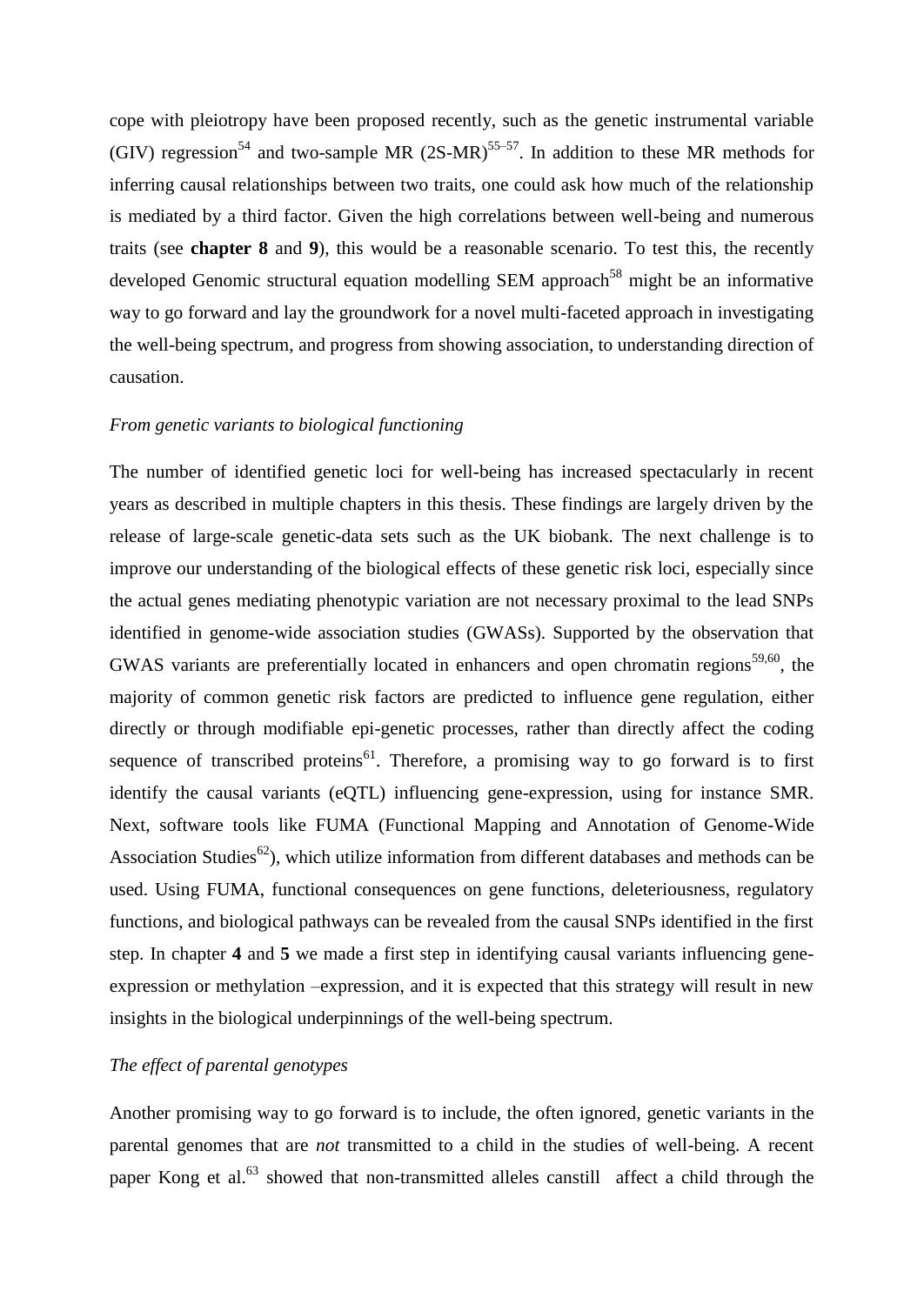impact of the alless on the parents themselves or on other relatives (such as siblings), a phenomenon they called "genetic nurturing". Kong et al. showed, using education attainment as an example, that polygenic scores computed from the non-transmitted alleles have an estimated effect on the educational attainment of that child that is roughly 30% of the magnitude of the polygenic scores based on the transmitted alleles. It would add a novel layer to "*the genetics of well-being"* if it could be demonstrated that genetic nurturing exists and has an impact on the variance of well-being in the off-spring.

## **Phenotypic innovations**

Beside the progress in the field of human genetics, there have been major methodological advances in measuring complex behaviors .

## *Social Media*

For example, recent work in language use has shown its innovative power to assess complex behavior. Self-report surveys provide a snapshot in time. Online social media data, on the other hand, may 'fill in the gaps' with ongoing 'in the moment measures' of a broad range of people's thoughts and feelings and provide real-time assessment of well-being. For instance, it has been shown that patterns in a community's Twitter language predict several health outcomes, including community-level disease mortality<sup>64</sup>, depression and mental illness<sup>65</sup>, and  $ADHD<sup>66</sup>$ . Moreover, it has been shown that social media language derived personality assessments match the psychometric quality of observer-report through surveys<sup>67</sup>. It would be very interesting to examine whether language use expressed through social media predict levels of well-being and to assess the genetic component of it. As pointed out in in **chapter 3, 4, 8,** and **9,** well-being is related to a broad range of positive *and* negative traits. The widespread use of social media may therefore provide additional opportunities to the detection of otherwise undiagnosed cases.

# *Sensor data*

Besides social media use, sensors in everyday devices, such as our phones, wearables, and computers, leave a stream of digital traces. These traces can be captured, analyzed ,and related to human behavior (for review see Mohr et al.  $)^{68}$ . For example, by leveraging built-in sensors, a number of smartphone-based sensing systems have been developed to passively monitor sleep periods. Several groups have shown that sleep duration can be estimated with approximately 90% accuracy, without asking the user to do anything special with the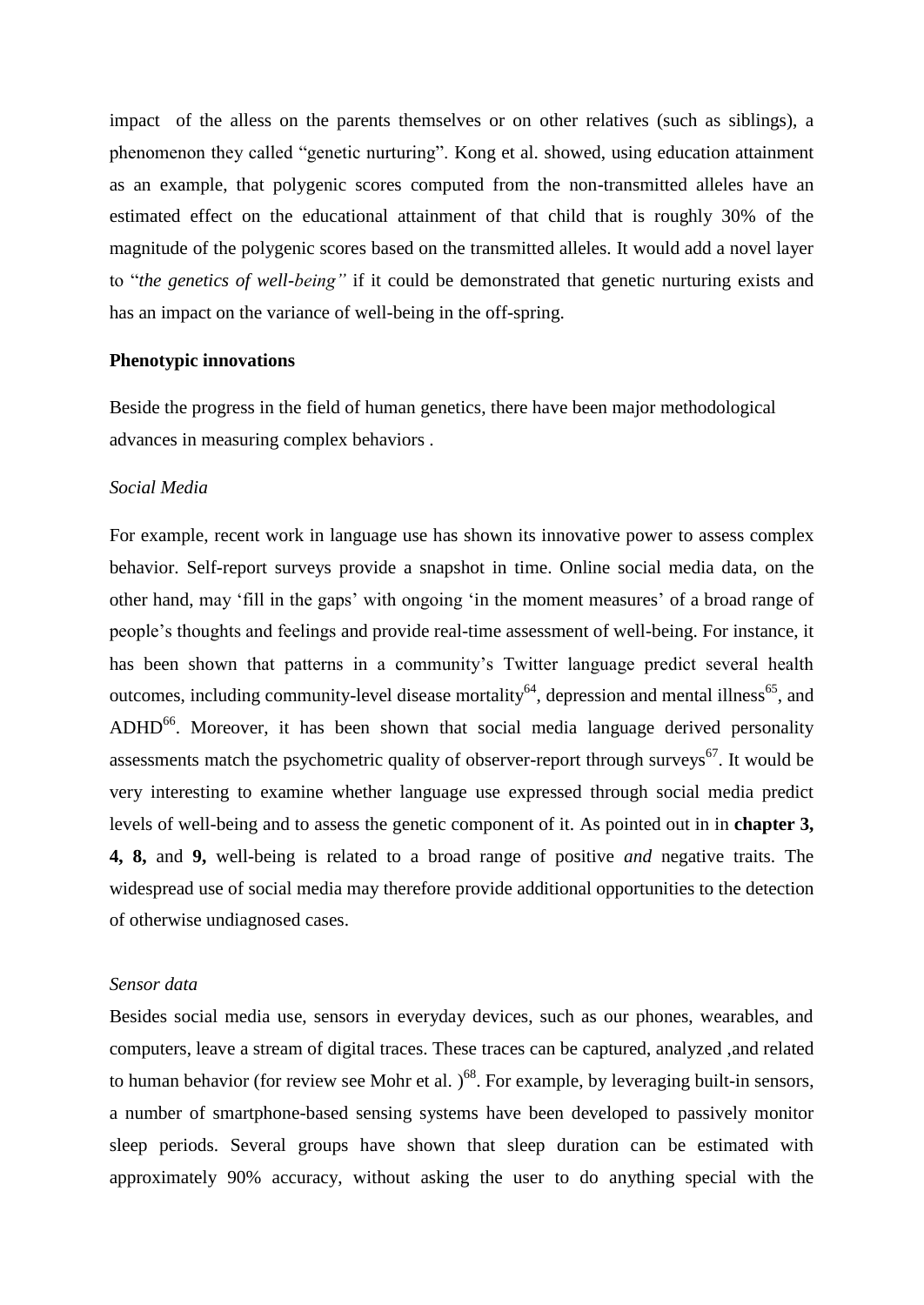phone<sup>69,70</sup>. In turn, these sleep period markers have been correlated to the severity of depressive symptoms<sup>71</sup> and a strong genetic correlation has been onserved between well-being and insomnia (Hammerslag et al., 2017). Although numerous challenges must be overcome before these types of measures become viable for large scale epidemiological deployment, recent technological progresses in machine learning methods give rise to a certain level of optimism. It would be very interesting for future studies to focus on sensor dating in relation to well-being and related traits.

#### **Societal Impact**

## *Well-being and the prevention of Mental Illness*

Happy people are healthy people: they live longer, function better, and are less susceptible to mental illness<sup>41</sup>. Given the power and potential of happiness, the previous lack of insight into the causes of individual differences in happiness and the persistence of isolated approaches from different disciplines was surprising. With the work in my thesis I have added some pieces to the complex puzzle of well-being. As a future perspective, I anticipate that a focus on well-being could be very beneficial for the society at large. In the field of epidemiology, for example, it has been proposed that larger benefits to overall public health are to be expected when the bell curve of mental health in the human population is shifted a little to the healthy side, the so-called population strategy<sup>75,76</sup>. So, a relatively slight increase in the level of well-being of the majority of the population may have a larger preventive effect than targeting the much smaller group of people at high risk or in the early stages of mental illness. To this end, knowledge on the causes of individual differences in well-being and modifiable risk and protective factors is crucial.

Support for the potential preventive role of well-being to prevent mental illness is provided in **chapter 2**, where I showed that the phenotypic relationship between well-being and depressive symptoms is largest in adolescence and young adults, with genetic effects explaining most of this correlation. In other words, a genetic predisposition for increased levels of well-being will probably have a protective effect in developing these depressive symptoms. In combination with the strong genetic correlations of well-being with depressive symptoms, neuroticism, loneliness, and self-rated health as reported in **chapter 3**,**4,** and **9**, it might be worth to investigate the effects of positive psychology interventions for prevention of (mental) illness.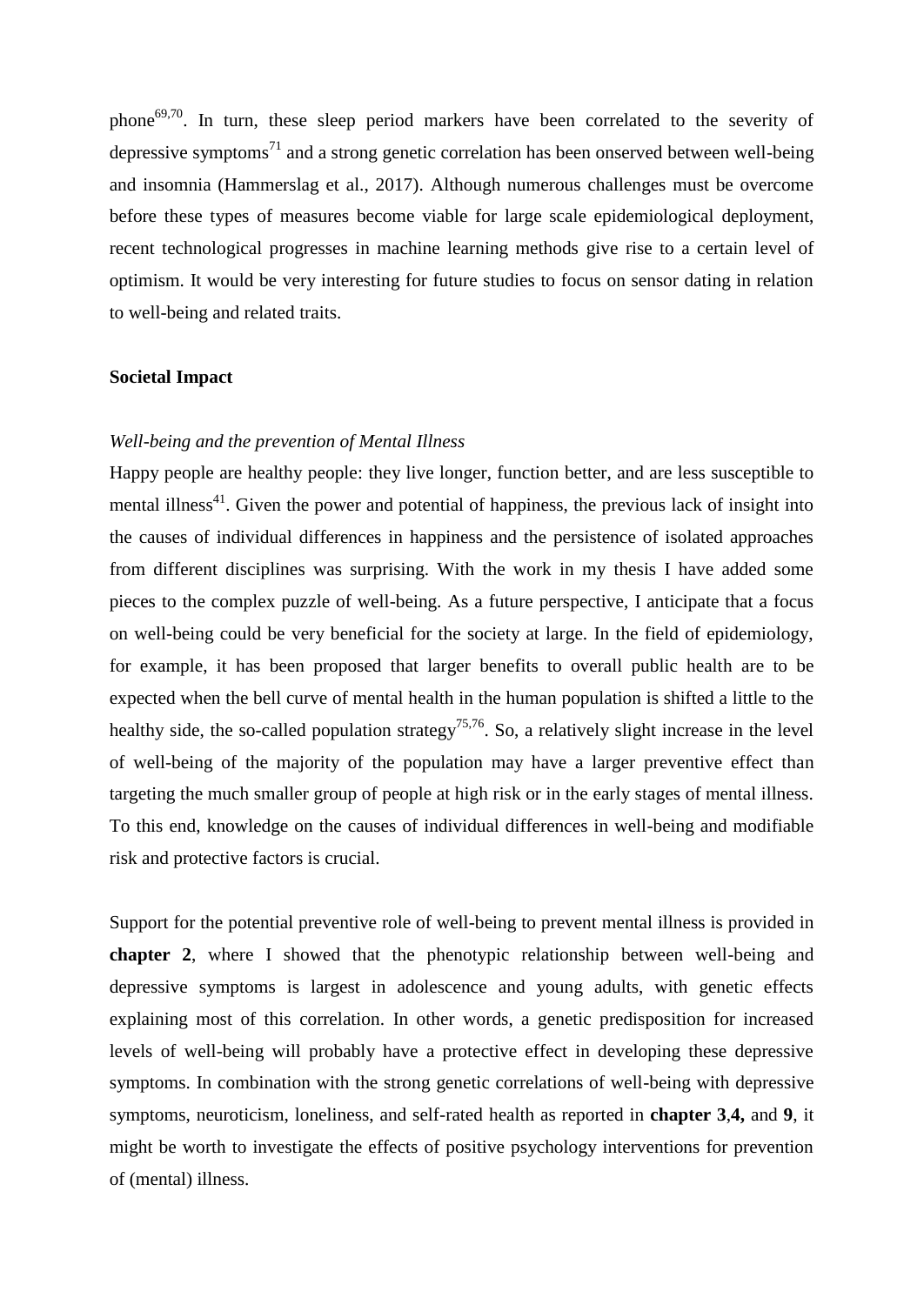To date, two meta-analyses that examined the overall effects of positive psychology interventions (PPI) have been published. The first meta-analysis<sup>77</sup> included 51 controlled studies and found that PPI significantly enhance well-being (mean  $r = 0.29$ ) *and* decrease depressive symptoms  $(r = 0.31)$ . The second meta-analysis included 39 randomized controlled trial studies ( $N \sim 6,100$ <sup>78</sup>, including PPIs such as self-help interventions, group training and individual therapy. They reported a standardized mean difference of 0.34 for subjective wellbeing, 0.20 for psychological well-being and 0.23 for depressive symptoms. These effect sizes attenuated at follow up (3 to 6 months) but were still significant, indicating that effects are fairly sustainable. Together, these studies indicate that engaging in simple positive activities can reliably increase an individual's level of well-being as well as decrease someone's depressive symptoms. Given that there is some evidence that Positive Psychology interventions might be effective, it is essential to understand the causes of difference in intervention response. As a first step, Haworth and colleagues<sup>79</sup> revealed minimal changes in the overall magnitude of genetic and environmental influence on individual differences during the intervention, despite significant improvements in overall well-being. They furthermore showed that the genetic factors important for intervention response were the same as those influencing baseline well-being scores. This indicates that the genetic findings in my thesis could be informative in the development of personalized positive prevention interventions.

To conclude, during my PhD trajectory, I have witnessed the enormous progress the field of human genetics has made from the frontline. On this wave of progress, my work has contributed to a better understanding of the factors influencing phenotypic variation in wellbeing, a phenotype that is affecting us all.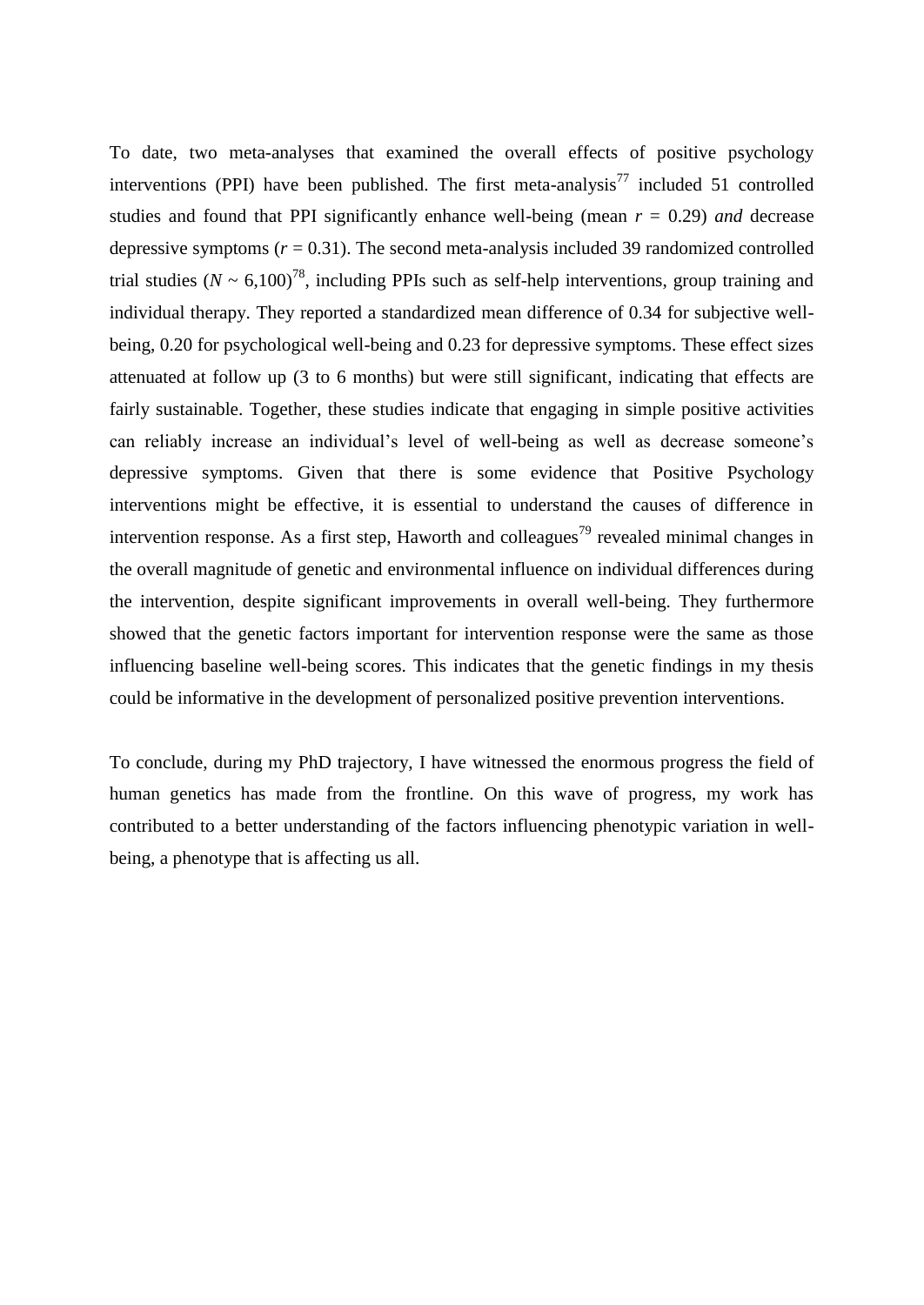# **References**

- 1. Tabor, H. K., Risch, N. J. & Myers, R. M. Candidate-gene approaches for studying complex genetic traits: Practical considerations. *Nat. Rev. Genet.* **3,** 391–397 (2002).
- 2. Yang, J., Lee, S. H., Goddard, M. E. & Visscher, P. M. GCTA: A tool for genome-wide complex trait analysis. *Am. J. Hum. Genet.* **88,** 76–82 (2011).
- 3. Rietveld, C. A. *et al.* Molecular genetics and subjective well-being. *Proc. Natl. Acad. Sci. U. S. A.* **110,** 9692–7 (2013).
- 4. Purcell, S. M. *et al.* Common polygenic variation contributes to risk of schizophrenia and bipolar disorder. *Nature* **460,** 748–752 (2009).
- 5. Ripke, S. *et al.* Biological insights from 108 schizophrenia-associated genetic loci. *Nature* **511,** 421–427 (2014).
- 6. Wray, N. R. *et al.* Genome-wide association study of major depressive disorder: new results, meta-analysis, and lessons learned. *Mol. Psychiatry* **17,** 36–48 (2012).
- 7. Bulik-Sullivan, B. *et al.* An atlas of genetic correlations across human diseases and traits. *Nat. Genet.* **47,** 1236–41 (2015).
- 8. Bulik-Sullivan, B. K. *et al.* LD Score regression distinguishes confounding from polygenicity in genome-wide association studies. *Nat. Genet.* **47,** 291–295 (2015).
- 9. Rietveld, C. A. *et al.* GWAS of 126,559 Individuals Identifies Genetic Variants Associated with Educational Attainment. *Science (80-. ).* **340,** 1467–1471 (2013).
- 10. Okbay, A. *et al.* Genome-wide association study identifies 74 loci associated with educational attainment. *Nature* **533,** 539–542 (2016).
- 11. de Moor, M. H. M. *et al.* Meta-analysis of genome-wide association studies for neuroticism, and the polygenic association with Major Depressive Disorder. *JAMA Psychiatry* **72,** 642–650 (2015).
- 12. Nagel, M. *et al.* Meta-analysis of genome-wide association studies for neuroticism in 449 , 484 individuals identifies novel genetic loci and pathways. (2018). doi:10.1038/s41588-018-0151-7
- 13. Bycroft, C. *et al.* Genome-wide genetic data on ~500,000 UK Biobank participants. *bioRxiv* **166298,** (2017).
- 14. Lee, S. H. *et al.* Estimating the proportion of variation in susceptibility to schizophrenia captured by common SNPs. *Nat. Genet.* **44,** 247–250 (2012).
- 15. Gusev, A. *et al.* Partitioning heritability of regulatory and cell-type-specific variants across 11 common diseases. *Am. J. Hum. Genet.* **95,** 535–552 (2014).
- 16. Finucane, H. K. *et al.* Partitioning heritability by functional category using GWAS summary statistics. *Nat. Genet.* **47,** 1228–1235 (2015).
- 17. Darmanis, S. *et al.* A survey of human brain transcriptome diversity at the single cell level. *Proc. Natl. Acad. Sci.* **112,** 201507125 (2015).
- 18. Kang, H. J. *et al.* Spatio-temporal transcriptome of the human brain. *Nature* **478,** 483–9 (2011).
- 19. Bernstein, B. E., Meissner, A. & Lander, E. S. The Mammalian Epigenome. *Cell* **128,** 669–681 (2007).
- 20. Reik, W. Stability and flexibility of epigenetic gene regulation in mammalian development. *Nature* **447,** 425–432 (2007).
- 21. Heijmans, B. T. *et al.* Persistent epigenetic differences associated with prenatal exposure to famine in humans. *Proc. Natl. Acad. Sci.* **105,** 17046–17049 (2008).
- 22. McGowan, P. O. *et al.* Epigenetic regulation of the glucocorticoid receptor in human brain associates with childhood abuse. *Nat. Neurosci.* **12,** 342–348 (2009).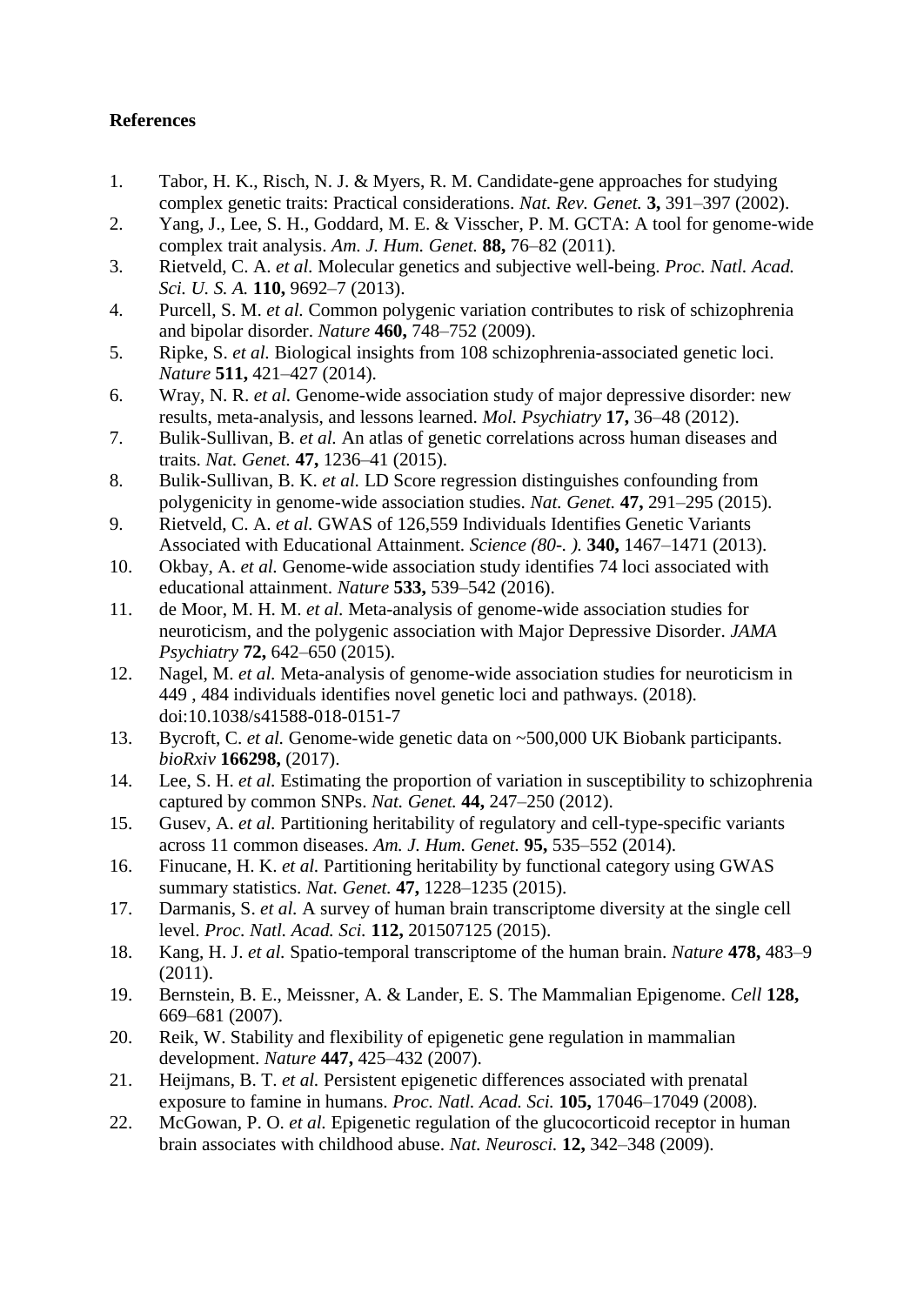- 23. Weaver, I. C. G. *et al.* Epigenetic programming by maternal behavior. *Nat. Neurosci.* **7,** 847–854 (2004).
- 24. Joehanes, R. *et al.* Epigenetic Signatures of Cigarette Smoking. *Circ. Cardiovasc. Genet.* **9,** 436–447 (2016).
- 25. Liu, H., Zhou, Y., Boggs, S. E., Belinsky, S. A. & Liu, J. Cigarette smoke induces demethylation of prometastatic oncogene synuclein-γ in lung cancer cells by downregulation of DNMT3B. *Oncogene* **26,** 5900–5910 (2007).
- 26. Dick, K. J. *et al.* DNA methylation and body-mass index: A genome-wide analysis. *Lancet* **383,** 1990–1998 (2014).
- 27. Ling, C. *et al.* Epigenetic regulation of PPARGC1A in human type 2 diabetic islets and effect on insulin secretion. *Diabetologia* **51,** 615–622 (2008).
- 28. Toperoff, G. *et al.* Genome-wide survey reveals predisposing diabetes type 2-related DNA methylation variations in human peripheral blood. *Hum. Mol. Genet.* **21,** 371–383 (2012).
- 29. Oh, G. *et al.* DNA Modification Study of Major Depressive Disorder: Beyond Locusby-Locus Comparisons. *Biol. Psychiatry* **77,** 246–255 (2015).
- 30. Linnér, R. K. *et al.* An epigenome-wide association study of educational attainment (n  $= 10,767$ ). *bioRxiv* (2017). doi:10.1101/114637
- 31. van Dongen, J. *et al.* DNA methylation signatures of educational attainment. *npj Sci. Learn.* **3,** 7 (2018).
- 32. Willemsen, G. *et al.* The Adult Netherlands Twin Register: twenty-five years of survey and biological data collection. *Twin Res Hum Genet* **16,** 271–281 (2013).
- 33. Dekkers, K. F. *et al.* Blood lipids influence DNA methylation in circulating cells. *Genome Biol.* **17,** 1–12 (2016).
- 34. Hannon, E., Lunnon, K., Schalkwyk, L. & Mill, J. Interindividual methylomic variation across blood, cortex, and cerebellum: Implications for epigenetic studies of neurological and neuropsychiatric phenotypes. *Epigenetics* **10,** 1024–1032 (2015).
- 35. Walton, E. *et al.* Correspondence of DNA methylation between blood and brain tissue and its application to schizophrenia research. *Schizophr. Bull.* **42,** 406–414 (2016).
- 36. Koenen, K. C. *et al.* Common genetic liability to major depression and posttraumatic stress disorder in men. *J. Affect. Disord.* **105,** 109–115 (2008).
- 37. Bramon, E. & Sham, P. C. The common genetic liability between schizophrenia and bipolar disorder: a review. *Curr. Psychiatry Rep.* **3,** 332–7 (2001).
- 38. Peerbooms, O. L. J. *et al.* Meta-analysis of MTHFR gene variants in schizophrenia, bipolar disorder and unipolar depressive disorder: Evidence for a common genetic vulnerability? *Brain. Behav. Immun.* **25,** 1530–1543 (2011).
- 39. Keyes, C. L. M. The mental health continuum: from languishing to flourishing in life. *J. Health Soc. Behav.* **43,** 207–22 (2002).
- 40. Chmiel, M., Brunner, M., Martin, R. & Schalke, D. Revisiting the Structure of Subjective Well-Being in Middle-Aged Adults. *Soc. Indic. Res.* **106,** 109–116 (2012).
- 41. Diener, E. & Chan, M. Y. Happy People Live Longer: Subjective Well-Being Contributes to Health and Longevity. *Appl. Psychol. Heal. Well-Being* **3,** 1–43 (2011).
- 42. Biswas-Diener, R., Kashdan, T. B. & King, L. A. Two traditions of happiness research, not two distinct types of happiness. *J. Posit. Psychol.* **4,** 208–211 (2009).
- 43. Diener, E. Subjective well-being. *Psychological Bulletin* **95,** 542–575 (1984).
- 44. Deci, E. L. & Ryan, R. M. Hedonia, eudaimonia, and well-being: An introduction. *J. Happiness Stud.* **9,** 1–11 (2006).
- 45. Huta, V. & Waterman, A. S. Eudaimonia and its distinction from hedonia: Developing a classification an...: EBSCOhost. *J. Happiness Stud.* **15,** 1425–1456 (2014).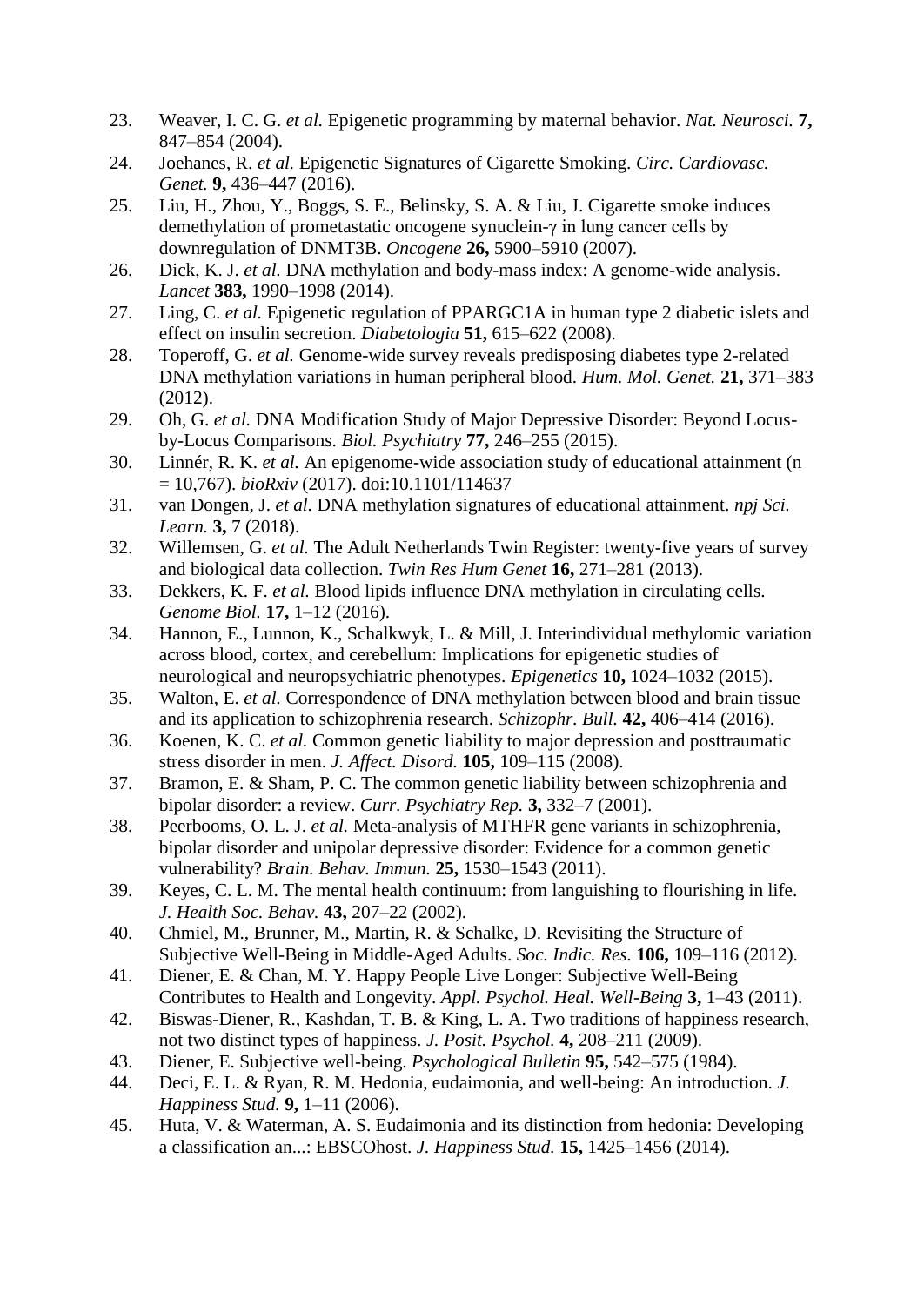- 46. Joshanloo, M. Revisiting the Empirical Distinction Between Hedonic and Eudaimonic Aspects of Well-Being Using Exploratory Structural Equation Modeling. *J. Happiness Stud.* **17,** 2023–2036 (2016).
- 47. Kashdan, T. B., Biswas-Diener, R. & King, L. A. Reconsidering happiness: the costs of distinguishing between hedonics and eudaimonia. *J. Posit. Psychol.* **3,** 219–233 (2008).
- 48. Keyes, C. L. M. & Annas, J. Feeling good and functioning well: Distinctive concepts in ancient philosophy and contemporary science. *J. Posit. Psychol.* **4,** 197–201 (2009).
- 49. Dodge, R., Daly, A. P., Huyton, J. & Sanders, L. D. The challenge of defining wellbeing. *Int. J. Wellbeing* **2,** (2012).
- 50. Alexandrova, A. Well-Being as an Object of Science. *Philos. Sci.* **79,** 678–689 (2012).
- 51. Wray, N. R. *et al.* Genome-wide association analyses identify 44 risk variants and refine the genetic architecture of major depression. *Nat. Genet.* **50,** 668 (2018).
- 52. Savage, J. E. *et al.* GWAS meta-analysis (N=279,930) identifies new genes and functional links to intelligence. *bioRxiv* 184853 (2017). doi:10.1101/184853
- 53. Verbanck, M., Chen, C. Y., Neale, B. & Do, R. Detection of widespread horizontal pleiotropy in causal relationships inferred from Mendelian randomization between complex traits and diseases. *Nat. Genet.* **50,** 693–698 (2018).
- 54. DiPrete, T. A., Burik, C. A. P. & Koellinger, P. D. Genetic instrumental variable regression: Explaining socioeconomic and health outcomes in nonexperimental data. *Proc. Natl. Acad. Sci. U. S. A.* **115,** (2018).
- 55. Bowden, J., Davey Smith, G. & Burgess, S. Mendelian randomization with invalid instruments: effect estimation and bias detection through Egger regression. *Int. J. Epidemiol.* **44,** 512–525 (2015).
- 56. Davey Smith, G. & Hemani, G. Mendelian randomization: genetic anchors for causal inference in epidemiological studies. *Hum Mol Genet* **23,** R89-98 (2014).
- 57. Pierce, B. L. & Burgess, S. Efficient Design for Mendelian Randomization Studies: Subsample and 2-Sample Instrumental Variable Estimators. *Am. J. Epidemiol.* **178,** 1177–1184 (2013).
- 58. Grotzinger, A. D. *et al.* Genomic SEM Provides Insights into the Multivariate Genetic Architecture of Complex Traits. *bioRxiv* 305029 (2018). doi:10.1101/305029
- 59. Ernst, J. *et al.* Mapping and analysis of chromatin state dynamics in nine human cell types. *Nature* **473,** 43–49 (2011).
- 60. Schaub, M. A., Boyle, A. P., Kundaje, A., Batzoglou, S. & Snyder, M. Linking disease associations with regulatory information in the human genome. *Genome Res.* **22 VN-r,** 1748–1759 (2012).
- 61. Maurano, M. T. *et al.* Systematic Localization of Common Disease-Associate Variation in Regulatorty DNA. *Science (80-. ).* **337,** 1190–1195 (2012).
- 62. Watanabe, K., Taskesen, E., van Bochoven, A. & Posthuma, D. FUMA: Functional mapping and annotation of genetic associations. *Nat. Commun.* **8,** (2017).
- 63. Kong, A. *et al.* The nature of nurture: Effects of parental genotypes: Supplements. *Science (80-. ).* **359,** 424–428 (2018).
- 64. Eichstaedt, J. C. *et al.* Psychological Language on Twitter Predicts County-Level Heart Disease Mortality. *Psychol. Sci.* **26,** 159–169 (2015).
- 65. Guntuku, S. C., Yaden, D. B., Kern, M. L., Ungar, L. H. & Eichstaedt, J. C. Detecting depression and mental illness on social media: an integrative review. *Curr. Opin. Behav. Sci.* **18,** 43–49 (2017).
- 66. Guntuku, S. C., Ramsay, J. R., Merchant, R. M. & Ungar, L. H. Language of ADHD in Adults on Social Media. *J. Atten. Disord.* (2017). doi:10.1177/1087054717738083
- 67. Park, G. *et al.* Automatic personality assessment through social media language. *J. Pers. Soc. Psychol.* **108,** 934–952 (2015).